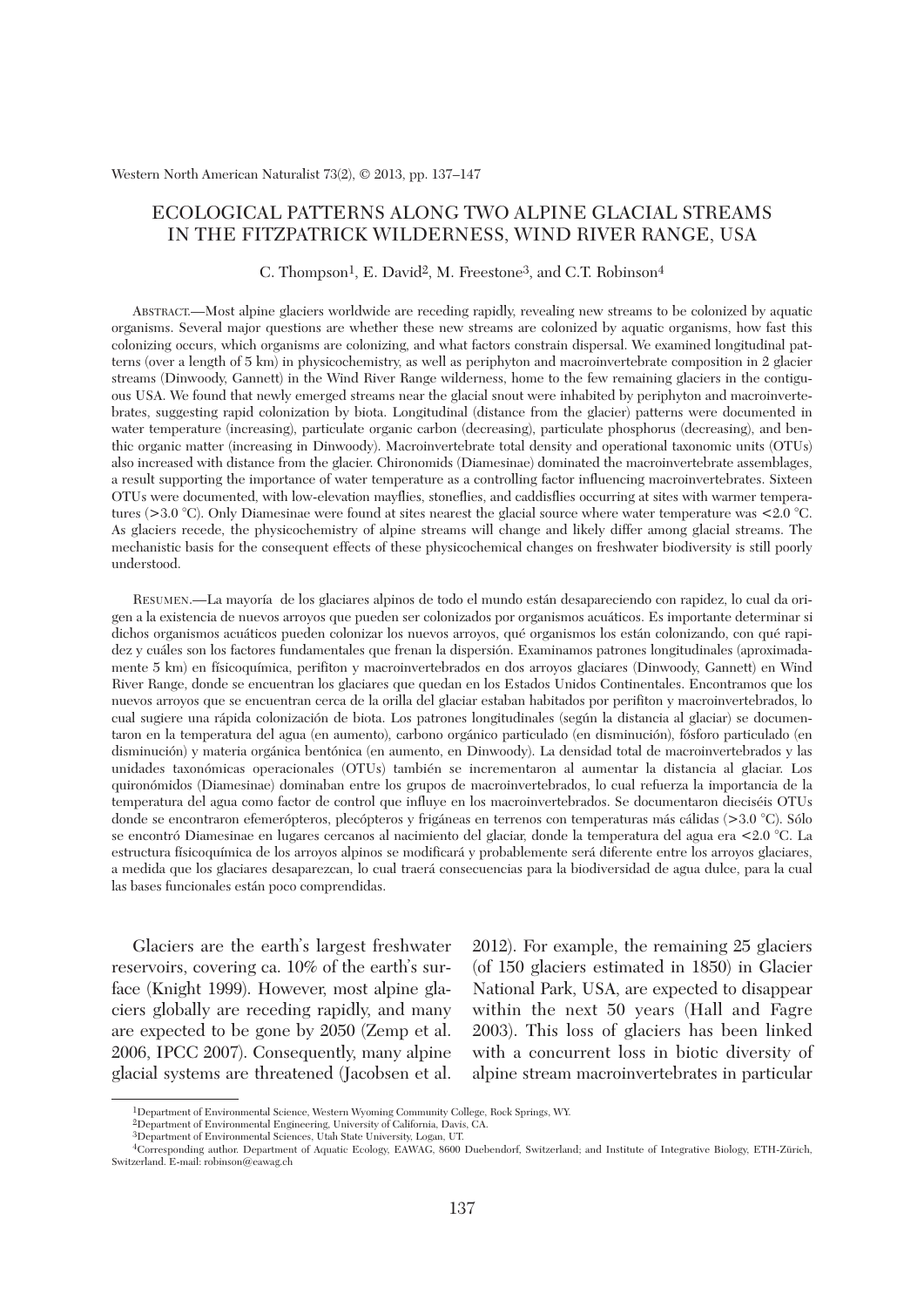(Finn et al. 2012, Jacobsen et al. 2012). Be cause many glacial systems exist in remote areas that have never been studied, it is important that baseline studies be undertaken to document the ecological changes influencing these ecosystems.

Receding glaciers reveal stream channels that can be colonized over time by aquatic biota (Milner et al. 2009, Finn et al. 2010). Some glacial streams may predate the formation of glaciers, while other streams may be formed quite recently via glacial erosion. Glacial stream water sources (proportions of snow melt, ice melt, and groundwater) and stream flow dynamics (such as timing, discharge, and extreme flows) also will change as glaciers recede (Milner et al. 2009). Such changes will allow the colonization of some alpine streams by nonalpine macroinvertebrates, such as those requiring warmer water temperatures (Brown et al. 2007). Climate change predictions further suggest that precipitation patterns will change, resulting in alterations in alpine floodplain hydrology and a greater potential for some streams to become intermittent (Hannah and McGregor 1997, Robinson and Matthaei 2007). Large changes in the timing and discharge of meltwater from alpine glaciers will put further stress on glacial streams and their associated biota. Glaciers are powerful agents of physical erosion (Patterson 1994). An earlier and larger runoff from rapidly melting snowfields not buffered by the ice mass of alpine glaciers will change the quantity, grain size, and timing of sediment delivery, potentially altering the physical disturbance regimes in glacier streams.

Glacial streams, in general, show strong longitudinal zonation in physical and chemical characteristics (e.g., changes in bed stability, solute concentration, and temperature) that is reflected in the biota inhabiting particular reaches (Milner and Petts 1994, Milner et al. 2001). As glaciers recede, sites once near the glacier snout will be further downstream and more distant from the glacial water source. Depending on the recession rate, this instream distance from the glacier will change the physicochemical nature of a stream site over space and time. Thus, downstream sites will exhibit not only the longitudinal zonation (spatial perspective) found in most glacial streams but also successional development (temporal perspective) as the glacier continues

to recede. For instance, specific sites along a stream exhibit changes over time as the degree of glacial influence changes over time (see Milner et al. 2008).

This study documents the colonization by macroinvertebrates of recently emerged streams following glacial recession in Wyoming wilderness streams. As alpine landscapes are transformed by glacial recession, the colonization of newly revealed alpine streams by aquatic biota, macroinvertebrates in particular, will ultimately occur. The question arises as to the variation in colonization among glacial stream systems (sensu Finn et al. 2012) and whether patterns over space and time follow the general predictions of earlier models, such as that of Milner et al. (2001). A primary goal of this study was to assess the longitudinal development (i.e., distance from the glacial snout) of 2 glacial streams in the Wind River Range, Wyoming, USA, a remote alpine region with almost no existing ecological information on the freshwater systems.

#### **METHODS**

#### Study Area

The Wind River Range trends northwest, rising above both the western Green River valley, a tributary to the Colorado River system, and the eastern Wind River valley, a tributary to the Missouri/Mississippi system. The Wind River Range, a protected wilderness, forms the continental divide 500–2200 m above the surrounding high arid plains that lie at an elevation of ca. 2000 m asl. The continental divide forms a physiographic barrier that collects precipitation. Because of the mountainous location and high elevation, most precipitation in the range falls as snow. Two confluent glacier source streams in the central part of this remote range were selected for study. The glacier sources are ca. 40 km from the nearest town and ca. 100 km from the nearest significant industrial emission source. The 2 glacier-melt streams are in the neighboring Gannett Creek and Dinwoody Creek drainages, with flows originating from respective glacial snouts at ca. 3400 m asl (Fig. 1). These glacial streams flow from the largest (Gannett) and fourth-largest (Dinwoody) glaciers in the Wind River Range, home to the most extensive concentration of glaciers (63) in the USA Rocky Mountains (Meier 1951).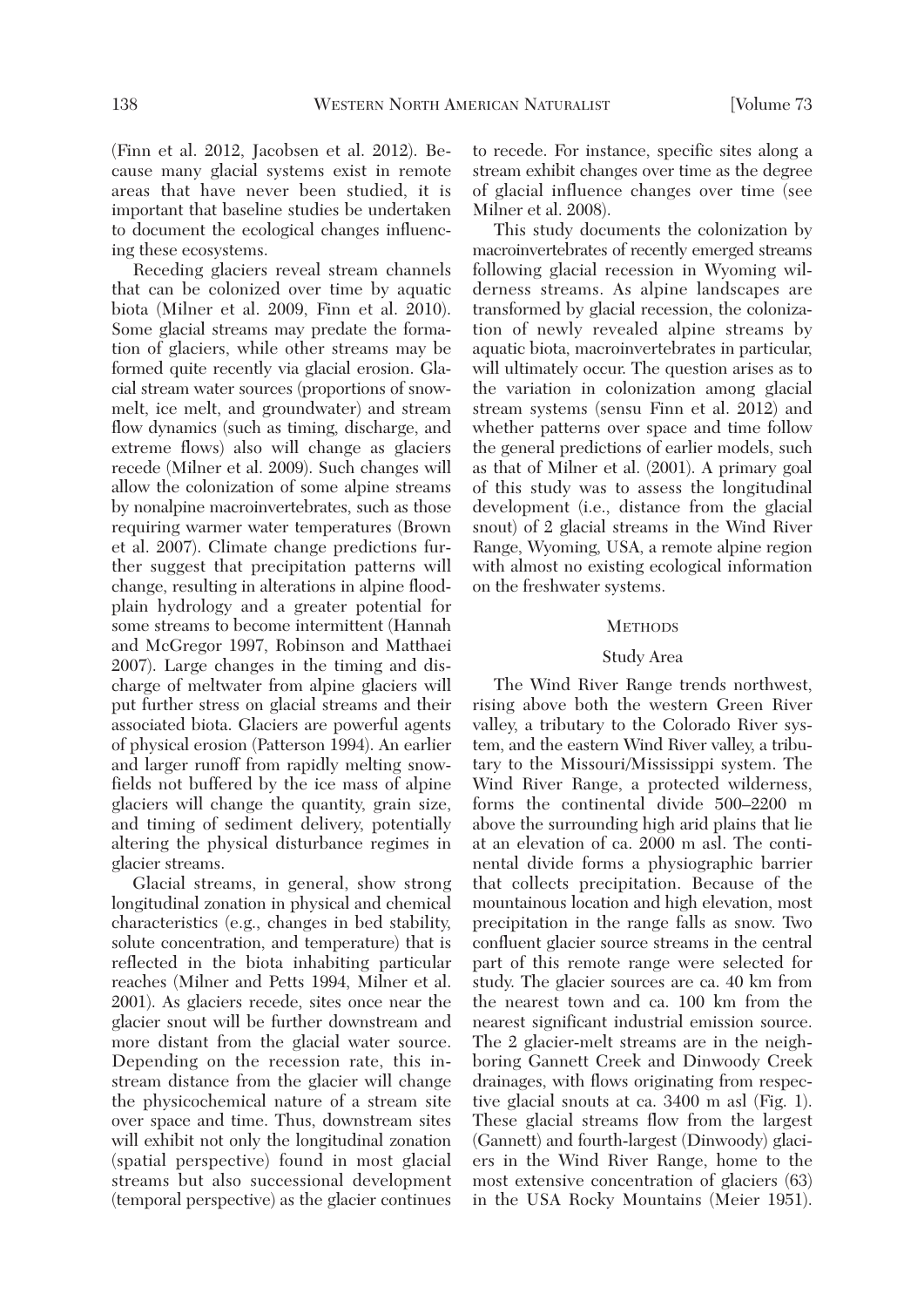

Fig. 1. Map of the of the study sites within the Wind River Range, Wyoming, USA. The Dinwoody glaciers (sites labeled D) and Gannett glaciers (sites labeled G) are in adjacent catchments on the eastern flank of the range. Site HS flowed from Heap Steep Glacier into the Dinwoody system.

Although there are a few cirque glaciers on the windward (southwestern) side, most Wind River Range glaciers are cirque glaciers on the leeward side, a few are valley glaciers, and 2 glaciers span the continental divide.

The Dinwoody and Gannett glaciers were formed in cirques below the range's highest peaks: Gannett Peak, Mount Helen, and Mount Warren. Wyoming's highest point, Gannett Peak (4205 m asl), lies along the continental divide and is the SW divide of the Gannett Creek catchment (area 71 km2, 39% glaciated). Similarly, Dinwoody Peak is in the SW corner of the Dinwoody catchment (area 137 km2, 19% glaciated) and captures precipitation in the Dinwoody Creek valley. Both catchments trend to the northeast. The confluence of Gannett and Dinwoody Creeks is at the eastern end of Floyd Wilson Meadow at ca. 3040 m asl (Fig. 1). The cirques of Gannett and Dinwoody glaciers are geologically composed of the oldest granitic gneiss in the Wind River Range (Love and Christiansen 1985). While Dinwoody Creek flows to the confluence with Gannett Creek entirely in this geologic province, Gannett Creek originates in the same rock type but also flows over a bisecting 2600 Ma rock composed of grandiorite to porphyritic and equigranular granite. Feldspar containing minerals such as apatite, sometimes associated with pegmatite and occurring in granitic bedrock, are sources of particulate phosphorus (PP) that when dissolved in water become ortho-phosphorus  $(PO<sub>A</sub>-P)$ . Upstream of the confluence, Dinwoody Creek flows from Dinwoody Glacier for ca. 4.5 km with an elevation loss of 450 m (10% slope), while Gannett Creek flows from Gannett Glacier for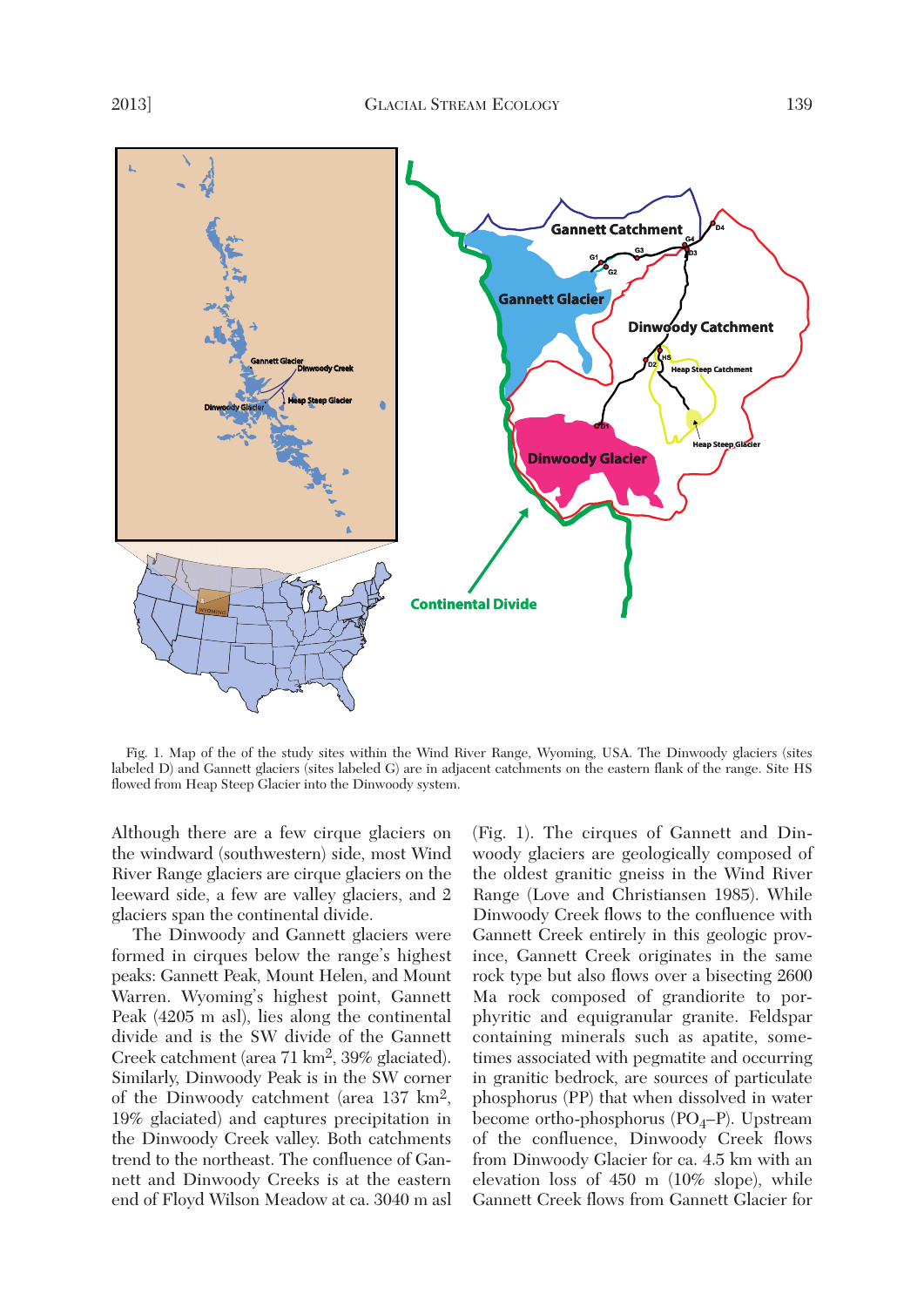|     | ite name                                                                                                                          |                                                                                                                                    | istance from<br>dacier (m) | levation<br>$(m \text{ as } l)$     | lemperature          | <b>urbidity</b><br>$\left( \text{NTU} \right)$ | Hq                        | $uS \cdot cm^{-1}$ at<br>onductivity<br>$20\,^{\circ}\mathrm{C}$ | <b>Dissolved</b><br>oxygen $\mathop{\rm mag}_\mathrm{S} \cdot \mathop{\rm L-1}\nolimits)$ |
|-----|-----------------------------------------------------------------------------------------------------------------------------------|------------------------------------------------------------------------------------------------------------------------------------|----------------------------|-------------------------------------|----------------------|------------------------------------------------|---------------------------|------------------------------------------------------------------|-------------------------------------------------------------------------------------------|
|     |                                                                                                                                   | Io GPS data                                                                                                                        |                            | 830                                 |                      |                                                |                           |                                                                  | 12.2                                                                                      |
|     |                                                                                                                                   | 09°37.560'<br>$11.133'$ N                                                                                                          |                            | 3311                                |                      |                                                | $\ddot{ }$                |                                                                  |                                                                                           |
|     |                                                                                                                                   | 09°37.351'<br>8°11.188'N,                                                                                                          |                            |                                     |                      |                                                |                           | 16.5                                                             |                                                                                           |
|     | Dinwoody below snout<br>Dinwoody Ck 2<br>Heap Steep tributary<br>Dinwoody Ck 3<br>Dinwoody below confluence<br>Camett snout north | 09°36.888'<br>$13^{\circ}12.391'$ N,                                                                                               | 1325<br>1370               | 333<br>3063<br>3353<br>3353<br>3051 |                      |                                                |                           | 18.8                                                             |                                                                                           |
|     |                                                                                                                                   | $43^{\circ}12.841' \, \text{N} , 109^{\circ}36.438' \, \text{W} \\ 43^{\circ}12.245' \, \text{N} , 109^{\circ}38.220' \, \text{W}$ | $-450$                     |                                     | 4.3                  |                                                | 6.9                       |                                                                  |                                                                                           |
|     |                                                                                                                                   |                                                                                                                                    | 243                        |                                     |                      |                                                |                           |                                                                  |                                                                                           |
|     | Gannett snout south                                                                                                               | 109°38.184' W<br>43°12.216' N,                                                                                                     |                            |                                     | $3.4900$<br>$3.4900$ | 15.89.89.91<br>11.81.81.91.91                  | 5<br>6 5 5 6 5<br>6 5 6 7 | 9<br>11 3 4 5 8<br>11 9 10 11                                    |                                                                                           |
| ij  | Gannett Ck 3                                                                                                                      | t3°12.304' N, 109°37.686' W                                                                                                        | 2100<br>3150               |                                     |                      |                                                |                           |                                                                  |                                                                                           |
| र्त | <b>Jannett</b> Ck 4                                                                                                               | 3°12.440' N, 109°36.910' W                                                                                                         |                            |                                     |                      |                                                |                           |                                                                  |                                                                                           |
|     |                                                                                                                                   |                                                                                                                                    |                            |                                     |                      |                                                |                           |                                                                  |                                                                                           |

TABLE 1. General site description with field-recorded spot measures.

TABLE 1. General site description with field-recorded spot measures

streams to incorporate longitudinal patterns in stream development with distance from the glacier (Fig. 1, Table 1). Four sites were sampled on the mainstem Gannett Creek (G1–G4), and 4 sites were sampled on the mainstem Dinwoody Creek (D1–D4). Uppermost sites (ca. 3380 m asl) were located as close to the glacier snout as practical (D1, G2), in most cases within 10–30 m. An exception was G1 where the stream flowed over an exposed rock face upstream of the study site; this site was ca. 240 m below the glacial snout. The lowestelevation site was downstream of the confluence of Dinwoody Creek and Gannett Creek at 3010 m asl, referred to as D4 on Dinwoody Creek and ca. 5 km distant from D1. A second glacial tributary (HS) was sampled in the Dinwoody catchment, and this tributary flowed from Heap Steep Glacier and was used to compare with an adjacent site (D2) on the Dinwoody mainstem. Streams were sampled during the first week of September 2010, with each

# site representing 20–30 m of stream channel. Physicochemistry

At each site, electrical conductivity (at 20 °C), water temperature, pH, and turbidity were spot-measured by using portable field meters. In addition, a water sample (1 L) was collected, kept in an iced cooler, and returned to the laboratory for analysis. In the laboratory, alkalinity, sulfate  $(SO_4)$ , nitrate  $(NO_3-N)$ , nitrite ( $NO<sub>2</sub>–N$ ), dissolved nitrogen (DN), particulate nitrogen (PN), phosphorus (PO<sub>4</sub>–P), particulate phosphorus (PP), dissolved organic matter (DOC), and particulate organic matter (POC) were analyzed following methods detailed in Tockner et al. (1997). Sulfate, DN, and DOC were below analytical detection limits at all sites and are not discussed further.

## Seston, Periphyton Biomass, and Benthic Organic Matter

Seston  $(n = 3)$  was collected at each site using a drift net  $(1 \text{ m long}, 100 \text{ \mu m mesh},$ aperture diameter 11 cm). Water velocity (MiniAir2, Schiltknecht Ag, Switzerland) was recorded at the net aperture to calculate the volume of water filtered. Following collection,

ca. 2.0 km with an elevation loss of 324 m (18% slope).

## Study Sites Nine sites were selected along the 2 study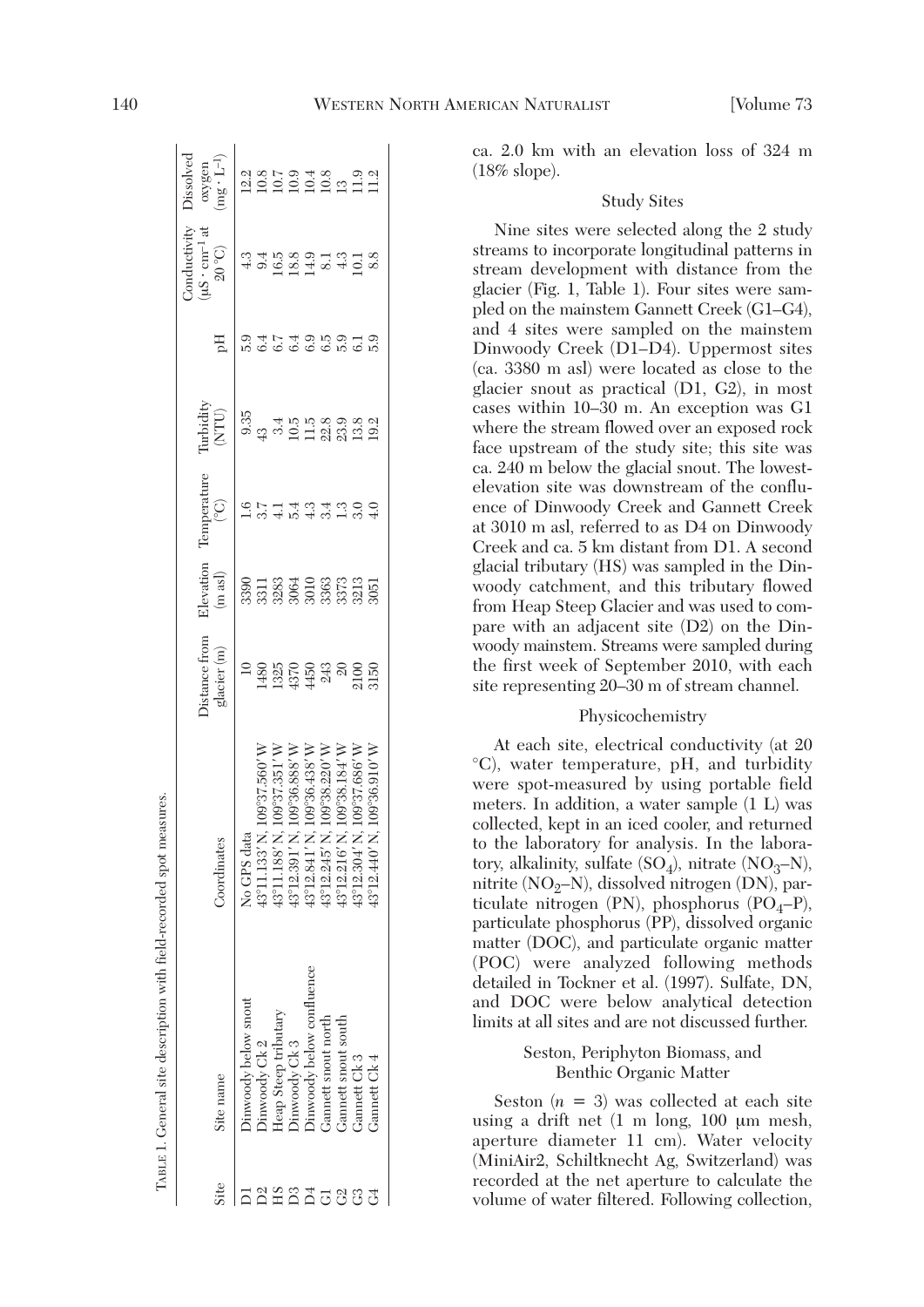the contents of the net were filtered (Whatman GFF filters) and any macroinvertebrates removed. In the laboratory, the filter was dried at 60 °C, weighed, ignited at 550 °C, and reweighed, with the difference in weights giving the ash-free dry mass (AFDM) of each sample.

Periphyton biomass was quantified by using a metal brush to scrape a known area from the surface of 5 randomly selected stones from the stream bottom within each study reach. The brush was rinsed with distilled water, and the periphyton slurry was filtered through Whatman GFF filters and frozen until analyzed in the laboratory as AFDM (as above).

#### Macroinvertebrates

Macroinvertebrates were collected from each site by using a Hess sampler  $(0.04 \text{ m}^2,$ 250  $\mu$ m mesh,  $n = 3$ ) and were preserved in the field with 70% ethanol. In the laboratory, all macroinvertebrates were handpicked from each sample, identified (usually subfamily or genus), and counted. Due to the varying level of taxa identification, taxa were classified as operational taxonomic units (OTUs) in the analysis. The remaining material in each sample was used to estimate the amount of benthic organic matter as AFDM. Identifications were based on Merritt and Cummins (1984).

#### Data Analyses

Data were examined for longitudinal patterns in each system, as well as for differences between each stream. Longitudinal patterns were assessed using regression (linear or nonlinear for best fit), with distance from the glacier as the independent factor, and between-stream differences were tested using a standard *t* test (Zar 1984). Data were  $log(x + 1)$  transformed prior to analysis to meet assumptions of normality. Macroinvertebrate assemblages also were examined using nonmetric dimensional scaling analysis (NMDS) on taxa (as OTUs) relative abundance data to illustrate any spatial differences between sites. All statistics were computed with Statistica software (Statsoft, version 7).

### **RESULTS**

#### Physicochemistry

Water temperature ranged from 1.3 to 5.4 °C among sites (Table 1). The lowest recorded

temperatures  $(1.3, 1.6 \degree C)$  were at the highestelevation sites (G2, D1) nearest the glacier snouts of Gannett and Dinwoody Glaciers, respectively (Fig. 1). A warmer temperature was noted at upper site G1 (3.4 °C) where the stream flowed over an exposed rockface upstream of the study site. Water temperature increased as each stream flowed down valley and gained heat through solar radiation absorption and air temperature exchange (Fig. 2a). Primarily because of the low temperatures, dissolved oxygen concentrations were at saturation or supersaturation with values all above  $10.4 \text{ mg} \cdot L^{-1}$ . Electrical conductivity ranged from 4.3 to 18.8  $\mu$ S · cm<sup>-1</sup>, with highest values in Dinwoody Creek. Turbidity values ranged between 3.4 (HS) and 43 NTUs (D2) but were usually between 10 and 20 NTUs. Values for pH ranged from 5.9 to 6.9.

Particulate organic carbon (POC) ranged from 0.11 mg  $C \cdot L^{-1}$  to 0.39 mg  $C \cdot L^{-1}$  and averaged  $0.21 \text{ mg C} \cdot L^{-1}$  in both catchments. Using all sites, POC significantly decreased with distance from the glacier (Fig. 2b). Nitrite concentrations were below detection  $\leq 1.0 \mu$ g  $N \cdot L^{-1}$  in Gannett and averaged only 1.4 µg N ⋅L–1 in Dinwoody. Nitrate concentrations averaged 289 µg  $N \cdot L^{-1}$  in Dinwoody and 319  $\mu$ g N·L<sup>-1</sup> in Gannett. Particulate nitrogen (PN) ranged from 11.3  $\mu$ g N ⋅ L<sup>-1</sup> (G1) to 29.8  $\mu$ g N·L<sup>-1</sup> (D1), excluding an outlier of 125.1  $\mu$ g N·L<sup>-1</sup> at D2, and averaged 18.4  $\mu$ g N·L<sup>-1</sup> overall. PO<sub>4</sub>-P concentrations averaged 1.7  $\mu$ g  $P \cdot L^{-1}$  in Dinwoody Creek, while being significantly higher and averaging  $5.5 \text{ ug } P \cdot L^{-1}$  in Gannett Creek (*t* test: *P* < 0.0001). Particulate phosphorus (PP) averaged 16.3  $\mu$ g P ⋅ L<sup>-1</sup> in Dinwoody and 30.6  $\mu$ g P · L<sup>-1</sup> in Gannett. Highest PP values were found at sites nearest the glacier ( $>35 \mu g \, P \cdot L^{-1}$ ), and values decreased downstream  $(5.4 \text{ µg} \text{ P} \cdot \text{L}^{-1})$  at D3, 15.4  $\mu$ g P·L<sup>-1</sup> at G4; Fig. 2c). PP increased at site D4 because of inputs from Gannett Creek.

## Seston, Periphyton Biomass, and Benthic Organic Matter

Seston concentrations were low in both systems, averaging  $0.029$  g·m<sup>-3</sup> in Dinwoody and  $0.046$  g·m<sup>-3</sup> in Gannett, with no discernable longitudinal patterns. Periphyton biomass, measured as AFDM, was ca. 2-fold higher in Dinwoody Creek sites above the confluence  $(\bar{x} = 4.80 \text{ g} \cdot \text{m}^{-2})$  than in Gannett Creek  $(\bar{x} = 1.97 \text{ g} \cdot \text{m}^{-2})$ ; *t* test:  $P = 0.027$ ).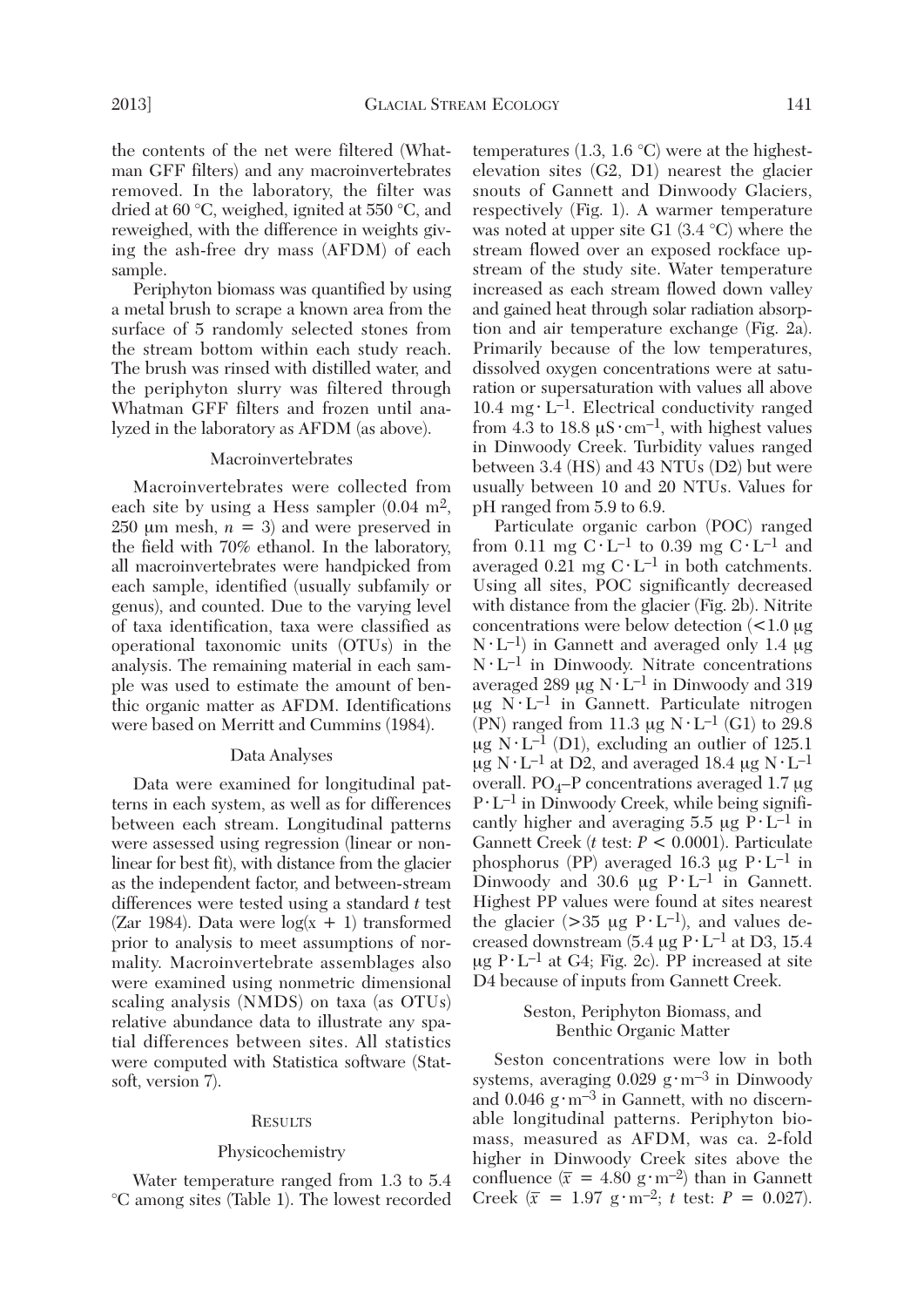

Fig. 2. Regressions (linear or nonlinear for best fit) of (A) water temperature, (B) particulate organic carbon (POC), (C) particulate phosphorus (PP), (D) benthic organic matter (BOM), (E) macroinvertebrate total density, and (F) OTUs against distance from the glacier source. Sites are labeled as in the text:  $D =$  Dinwoody,  $G =$  Gannett, and  $HS =$  Heap Steep. Regression lines are displayed only for significant regressions, except for plot B which was nearly significant.

Periphyton levels displayed no significant longitudinal patterns in either system (overall  $\bar{x}$  $= 1.90 \text{ g} \cdot \text{m}^{-2}$ . The amount of benthic organic matter (BOM) was 11-fold higher in Dinwoody ( $\bar{x} = 10.49 \text{ g} \cdot \text{m}^{-2}$ ) than in Gannett ( $\bar{x}$  $= 0.90 \text{ g} \cdot \text{m}^{-2}$ ; *t* test:  $P < 0.0001$ ). Excluding site D4, BOM increased substantially downstream in Dinwoody, averaging 1.35 g · m<sup>-2</sup> at the snout to  $31.33 \text{ g} \cdot \text{m}^{-2}$  at D3 (Fig. 2d). BOM values in Gannett were low, ranging from 0.52 to 1.30  $g \cdot m^{-2}$ , and showed no longitudinal pattern.

#### Macroinvertebrates

Macroinvertebrate total density ranged from an average of 61 individuals  $\cdot$  m<sup>-2</sup> at Dinwoody glacial snout site (D1) to 4686 individuals  $\cdot$ m<sup>-2</sup> at D3. Total density significantly increased with distance from the glacier in each stream (Fig. 2e). Sites near the snouts had the lowest average macroinvertebrate total densities, except for the relatively warm site G1, with an average density of 1331 individuals  $\cdot$  m<sup>-2</sup>. Average total densities were similar between catch ments (Dinwoody  $\bar{x} = 2119$  individuals  $\cdot$  m<sup>-2</sup>, Gannett  $\bar{x} = 1423$  individuals  $\cdot$  m<sup>-2</sup>; *t* test: *P* = 0.49).

Macroinvertebrate OTUs increased with stream distance from each glacier (Fig. 2f). The number of OTUs ranged from 2 to 15 among sites, and only 2 OTUs were found at the uppermost sites in both glacier streams (sites D1, G2). The warmer G1 site had an average OTU of ca. 7. The highest OTU number was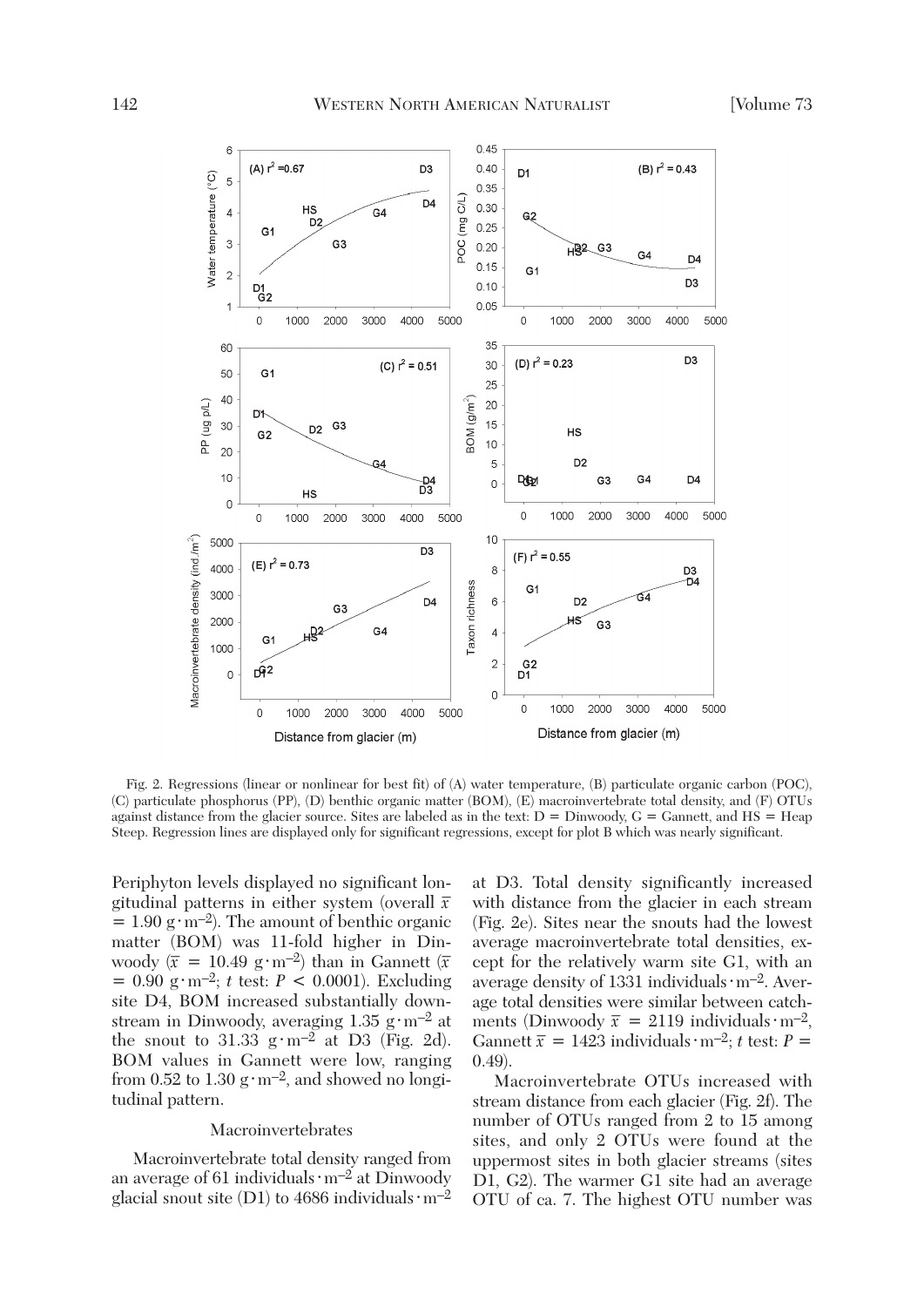| ì                                                                                                                                                       |                                                                                                                        |
|---------------------------------------------------------------------------------------------------------------------------------------------------------|------------------------------------------------------------------------------------------------------------------------|
| i                                                                                                                                                       |                                                                                                                        |
| ļ<br>l                                                                                                                                                  |                                                                                                                        |
| j                                                                                                                                                       |                                                                                                                        |
| i<br>Si<br>r<br>Internet                                                                                                                                | Į                                                                                                                      |
| j<br>$\ddot{\phantom{a}}$                                                                                                                               | <b>Contract</b>                                                                                                        |
|                                                                                                                                                         | さくりょう<br>ļ                                                                                                             |
| i                                                                                                                                                       |                                                                                                                        |
| ì<br>į<br>Ş<br>i<br>j                                                                                                                                   | l<br>١<br>֧֦֧֦֧֦֦֧֦֦֧ׅ֧֧֦֧ׅ֧֦֧ׅ֧֛֛֛֛֧ׅ֧ׅ֧֛֛֛֛֧֧ׅ֧֧֧֚֚֚֚֚֚֚֚֚֚֚֚֚֚֚֚֚֚֚֚֚֚֚֚֝֝֓֜֓֝֓֜֓֜֓֜֜֜֜֓֜֝֬֜֝֬֜<br>i<br>l<br>į<br>i |
| j<br>ļ<br>$\frac{1}{2}$<br>ı<br>$\ddot{\phantom{a}}$<br>i<br>֧֧֦֦֧֦֦֧֧֧ׅ֧֧֦֧֧ׅ֧֧ׅ֧֧֧֧֧֛֧֦֧֚֚֚֚֚֚֚֚֚֚֚֚֚֚֚֚֚֚֚֚֚֚֚֚֚֚֝֝֝֝֝֓֝֓֜֓֝֓֓֜֓֝֬֜֓֝֬֝֓֜֓<br>i<br>j | $\frac{1}{2}$<br>I<br><b>CONGRESS</b><br>Ì<br>i<br>j                                                                   |
| $\frac{1}{2}$<br><b>Contract</b><br>J<br>j<br>į                                                                                                         | i<br>j<br>$\overline{a}$<br>ׅ֪֪֪ׅ֚֚֚֚֚֚֚֚֚֚֚֚֚֚֚֚֚֚֚֚֚֚֚֚֚֚֚֚֡֡֡֡֡֜֝֬֝֓֡֡֡֬֓֡֓֡֬֝֓֞֡֡֓<br>.<br>.                       |
| $\frac{1}{2}$<br>į<br>֧֦֧֦֧ׅ֧֧֧֧֦֧֦֧֦֧֦֧֦֧֛֧֧֧֧֧֧֛֧֧֛֪ׅ֧֛֧֛֪ׅ֛֛֛֪֛֛֛֪ׅ֛֪֛֪ׅ֛֪֧֚֚֚֚֚֚֚֚֚֚֚֚֚֡֕֕֝֬֕֝֓֬֝֓֬֝֓֝֬֝֬֝֬֝֬֝֬֓֝֬֝֬֝֬֬֝֬֓֬֝֬<br>ŀ                  | 医皮肤病 医血管炎<br>j<br>j<br>ţ<br>Í<br>ļ                                                                                     |

|                                                                                                                                                                                                                                |                                                                                                                                                                                                                                                                                               |                             |       |                           | Dinwood <sup>-</sup> |                     |                 |                 |    | Gannet      |             |
|--------------------------------------------------------------------------------------------------------------------------------------------------------------------------------------------------------------------------------|-----------------------------------------------------------------------------------------------------------------------------------------------------------------------------------------------------------------------------------------------------------------------------------------------|-----------------------------|-------|---------------------------|----------------------|---------------------|-----------------|-----------------|----|-------------|-------------|
| <b>I</b> der                                                                                                                                                                                                                   | Family                                                                                                                                                                                                                                                                                        | amily/genus                 | ā     | $\mathbb{D}^{\mathbb{S}}$ | НS                   | 23                  | $\overline{D}4$ | ċ٠              | පි | ී           |             |
| deoptera                                                                                                                                                                                                                       |                                                                                                                                                                                                                                                                                               |                             |       |                           |                      |                     |                 |                 |    |             |             |
| <b>Jiptera</b>                                                                                                                                                                                                                 |                                                                                                                                                                                                                                                                                               | lamesinae (                 | କ୍ଷ ଞ |                           | $86\overline{5}$     | -465                |                 |                 |    |             |             |
|                                                                                                                                                                                                                                | $\begin{tabular}{l} Halipilde\\ Chironomida \\ Chironomida \\ Chironomida \\ Imipidade \\ Empidade \\ Blephariceida \\ Blephariceida \\ Blethariceida \\ Blethorida \\ Blethomida \\ Blethomida \\ Blethomida \\ Heptagenida \\ Giphlomridade \\ Heptagenida \\ Heptagenida \\ \end{tabular}$ | iamesinae (morph-2          |       | 330                       | 374<br>132           | 303                 | 2008<br>396     | 737<br>231      |    | 2195<br>171 | 1051<br>380 |
|                                                                                                                                                                                                                                |                                                                                                                                                                                                                                                                                               | rthocladinae                |       |                           |                      |                     | 39              |                 |    |             | $\tilde{c}$ |
|                                                                                                                                                                                                                                |                                                                                                                                                                                                                                                                                               | rosimulium                  |       | SG                        | 88                   | 1557<br>1159        |                 | <u>131</u>      |    |             | 22          |
|                                                                                                                                                                                                                                |                                                                                                                                                                                                                                                                                               | relitera                    |       |                           |                      |                     |                 |                 |    |             |             |
|                                                                                                                                                                                                                                |                                                                                                                                                                                                                                                                                               |                             |       |                           |                      |                     | 3               |                 |    |             |             |
|                                                                                                                                                                                                                                |                                                                                                                                                                                                                                                                                               | Baetis                      |       | 22                        | 235                  | $\frac{28}{31}$ 530 |                 |                 |    |             |             |
|                                                                                                                                                                                                                                |                                                                                                                                                                                                                                                                                               | inygmula                    |       |                           |                      |                     | $rac{4}{4}$     |                 |    |             | $38^\circ$  |
|                                                                                                                                                                                                                                |                                                                                                                                                                                                                                                                                               | $\label{thm:4} An elements$ |       |                           |                      |                     | 44              |                 |    |             |             |
|                                                                                                                                                                                                                                |                                                                                                                                                                                                                                                                                               |                             |       |                           |                      |                     | 138             |                 |    |             | 51          |
|                                                                                                                                                                                                                                |                                                                                                                                                                                                                                                                                               |                             |       |                           |                      | $\mathbb{Z}$        |                 |                 | 22 |             |             |
| Diptera<br>Diptera<br>Diptera<br>Diptera<br>Diptera<br>Dipteraroptera<br>Ephemeroptera<br>Ephemeroptera<br>Hydracarina<br>Hydracarina<br>Hydracarina<br>Hydracarina<br>Hydracarina<br>Hydracarina<br>Hydracarina<br>Phenoptera | Chloroperlidae<br>Chloroperlidae<br>Nemouridae                                                                                                                                                                                                                                                | lloperlı                    |       | 57                        |                      | $\frac{4}{4}$       | 66<br>37        | 8842            |    | 22          | 2330        |
|                                                                                                                                                                                                                                |                                                                                                                                                                                                                                                                                               | Jtaperla                    |       |                           |                      | 88<br>22            |                 |                 |    |             |             |
|                                                                                                                                                                                                                                |                                                                                                                                                                                                                                                                                               | apada                       |       |                           |                      |                     |                 |                 |    |             |             |
| richoptera                                                                                                                                                                                                                     | imnephilidae                                                                                                                                                                                                                                                                                  |                             |       | 영 숙                       |                      |                     |                 | $\frac{22}{38}$ |    |             |             |
|                                                                                                                                                                                                                                |                                                                                                                                                                                                                                                                                               |                             |       |                           |                      |                     |                 |                 |    |             |             |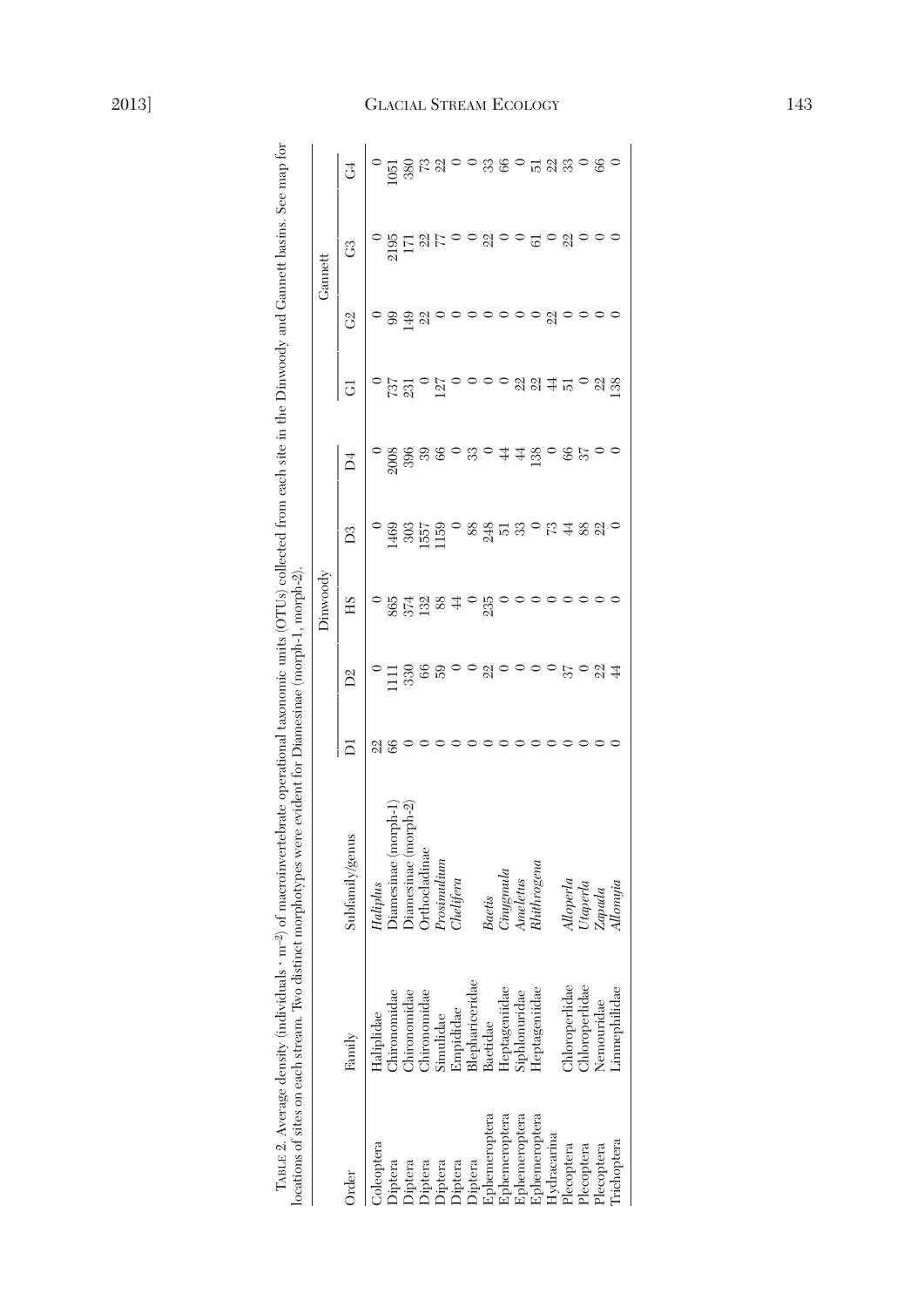

Fig. 3. Scatterplot of the NMDS analysis based on OTU relative abundances at the different sites. Stress level was 0.018, indicating excellent separation of sites.

at sites above  $(D3 = 15 \text{ OTUs})$  and below  $(D4$ = 13 OTUs) the confluence of Dinwoody and Gannett. Overall, 16 OTUs were identified at the 9 sites. There was no significant difference in OTUs between catchments ( $t$  test:  $P = 0.74$ ).

Chironomidae (mostly Diamesinae: 2 OTUs) were most common at all sites, representing between 35% and 95%  $(\bar{x} = 85%)$  of the individuals collected (Table 2). The most frequent genera included the blackfly *Prosimulium;* mayflies *Baetis, Cinygmula,* and *Rhithrogena;* and the stoneflies *Alloperla* and *Zapada.* The trichopteran genus *Allomyia* was found in both Dinwoody Creek and Gannett Creek at higher elevations ca. 3300 m asl, and Blephariceridae and the stonefly genus *Utaperla* (Chloroperlidae) were found only at the lowest-elevation sites (D3 and D4). *Alloperla* was missing from the glacier snout sites D1 and G2 but was found in the warmer G1 site. *Rhithrogena* and Hydracarina were found only in the Gannett catchment.

The NMDS analysis reflected these differences in assemblage structure between the sites with a very low stress level (Fig. 3). Sites D1, D3, and G2 were clearly separated from the other sites in the ordination. Both D1 and G2 were nearest the glacial snouts with the coldest water temperature and a taxonomic composition dominated by chironomids (mostly Diamesinae), whereas site D3 had the highest number of OTUs of all the sites. The other sites were grouped closer in the NMDS ordination, with chironomids dominating these assemblages, along with the presence of a variety of other taxa.

#### **DISCUSSION**

Although Dinwoody catchment was 2-fold larger in area than Gannett, the glaciated percentage of each catchment was 2-fold greater in Gannett (39% vs. 19% as of 2009). The greater stream slope (17.5% vs. 10%) and shorter stream length (2.0 km vs. 4.5 km) in Gannett over Dinwoody, respectively, further caused the residence time of water to be longer in Dinwoody Creek (ca. 2 h) than in Gannett (ca. 40 min). Regardless, both systems displayed similar longitudinal trends in temperature, particulate phosphorus, and particulate and benthic organic matter with distance from each glacier. Macroinvertebrate total density and OTUs also showed longitudinal increases with distance from the glacier in both systems.

#### Spatial Patterns in Physicochemistry

Sites nearest the glaciers had typically low water temperatures (i.e.,  $\langle 1.5 \degree C \rangle$ , as documented for glacier streams globally (Tockner et al. 1997, Milner et al. 2001, Brown et al. 2006, Finn et al. 2010). Somewhat unexpected was the degree of warming within a relatively short distance from the glacier snout, such as the >3.4 °C temperatures at G1 and D2. Site G1, in particular, was only ca. 250 m below the snout, but the water flowed over an exposed rockface that enhanced the thermal warming from solar radiation. At present, most glacial streams originate above treeline, thus potential exposure to direct solar inputs is high. This solar warming allows the colonization of glacier streams at high elevations (<3000 m asl) by aquatic macroinvertebrates not typically found in coldwater systems or at high elevations (see Finn et al. 2010). Glacial recession in concert with environmental warming enhances the potential colonization of alpine streams by low-elevation taxa (Finn et al. 2010) but also the potential loss of cold stenotherms (Muhlfeld et al. 2011, Sauer et al. 2011, Jacobsen et al. 2012).

As expected, water temperature increased longitudinally in both systems. However, the shorter residence time and relative discharge of Gannett Creek caused the lower site on Dinwoody (D4) to actually be colder (ca. 1.1 °C) than Dinwoody above the confluence (site D3) due to the mixing of the colder Gannett Creek water with Dinwoody. In drainages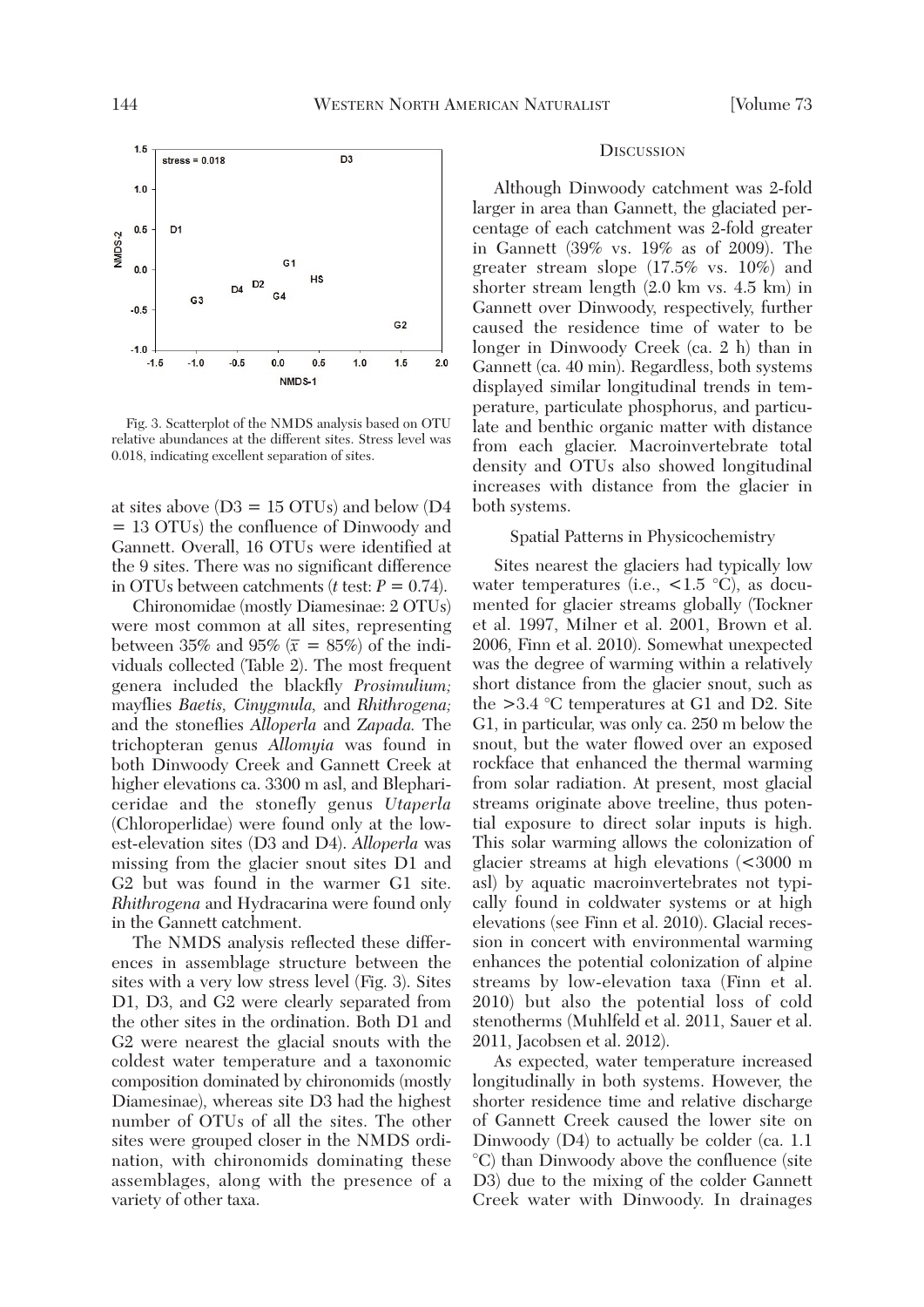having a mix of glacier sources, this spatial heterogeneity in water temperatures could be quite complex at the floodplain level (Uehlinger et al. 2003). For instance, warmer streams could flow in rather close proximity to cold glacier streams (e.g., HS with D2), or the merging of glacier streams (e.g., at D4) could alter longitudinal temperature patterns. This temperature mosaic of alpine streams clearly influences the spatial distribution of aquatic macroinvertebrates, as documented in a number of studies (Burgherr et al. 2002, Hieber et al. 2005, Brown et al. 2006).

Solute concentrations produced by physical and chemical weathering are typically low in alpine areas because of low temperatures; short water residence times; and slow weathering of bedrock geology (Hodson et al. 2004), granitic rock in this particular case. Solute concentrations increase, however, when glacial erosion produces fine particulates (glacial flour) with large surface areas that increase the rate of dissolution (Martin and Meybeck 1979). The suspended sediment surface area and solubility strongly affect the solute composition of the stream in which they are suspended. These physical processes are reflected in the overall higher conductivity, alkalinity, and TIC values in Dinwoody than in Gannett Creek. The higher particulate phosphorus in Gannett Creek, in contrast, can be attributed to the greater percentage glaciation in a relatively smaller catchment than Dinwoody, as PP is directly related to the glacier flour in the system (Malard et al. 2000). Furthermore, longitudinal changes in these constituents, PP in particular, provide a good indication of the glacial source water influence at a site.

Nitrogen sources in each catchment likely result from long-term increases in atmospheric deposition in the wilderness area (Grenon et al. 2010). Both PN and  $NO<sub>3</sub>–N$  were high in both catchments, and most probably are due to this atmospheric deposition of nitrogen. Similar findings have been documented for glacial floodplain streams in the Swiss Alps (Malard et al. 2000, Hieber et al. 2005). The retention of nitrogen in glacial streams has been found to be low (Robinson et al. 2002), with most dissolved forms of nitrogen being transported downriver to lower-elevation streams and rivers.

Phosphorus sources in the proglacial zone originate from snow condensation nuclei, enmeshed atmospheric particulates captured in snowfall and dust fall, airborne organic matter like plant detritus and insects (Lockwood et al. 1991), sloughing cryoflora and/or mi crobes from 'cryoconite holes' (Mader et al. 2006), groundwater, and glacier flour. Phosphorus levels ( $PO<sub>4</sub>$ –P, DP, and PP) were significantly greater in Gannett Creek than in Dinwoody, perhaps again reflecting the higher percentage glaciation and associated processes in the Gannett catchment. Low phosphorus levels in Dinwoody suggest P was limiting or was quickly being taken up by biota. Phosphorus is quickly taken up in streams in the Swiss Alps (Robinson et al. 2002), suggesting that it is a limiting nutrient in many alpine waters (e.g., Tockner et al. 1997).

## Spatial Patterns in Periphyton Biomass

Hydrologic factors such as the 67% lower water residence time in Gannett Creek catchment may also explain the significantly higher periphyton biomass in Dinwoody than in Gannett Creek. The lower residence time may be indicative of a lower transient storage area in Gannett than Dinwoody, allowing any available nutrient to be quickly transported downstream. For instance, the higher periphyton biomass in Dinwoody Creek may explain the lower phosphorus concentrations in Dinwoody Creek, as nutrients are already removed from the water through biotic uptake. We assume that the removed phosphorus would be taken up by biota in a stoichiometric manner in Dinwoody Creek. Hall and Tank (2003) showed with a stoichiometric model in a similar remote Wyoming alpine environment that areal N uptake was comparable to measured uptake values.

## Spatial Patterns in Macroinvertebrates

Finn et al. (2010) noted that newly emerged glacial streams were colonized by alpine specialists and that lower sites were colonized by low-elevation species, and our results are consistent with these findings. With the earlier noted exception, the longitudinal zonation pattern (i.e., OTUs, total density, and benthic organic matter increase with distance to the glacier) found in most glacial streams was pres ent in our study streams (see Milner et al. 2001). Lower sites had significantly higher water temperatures that we presume allow lowerelevation species to colonize. The exception to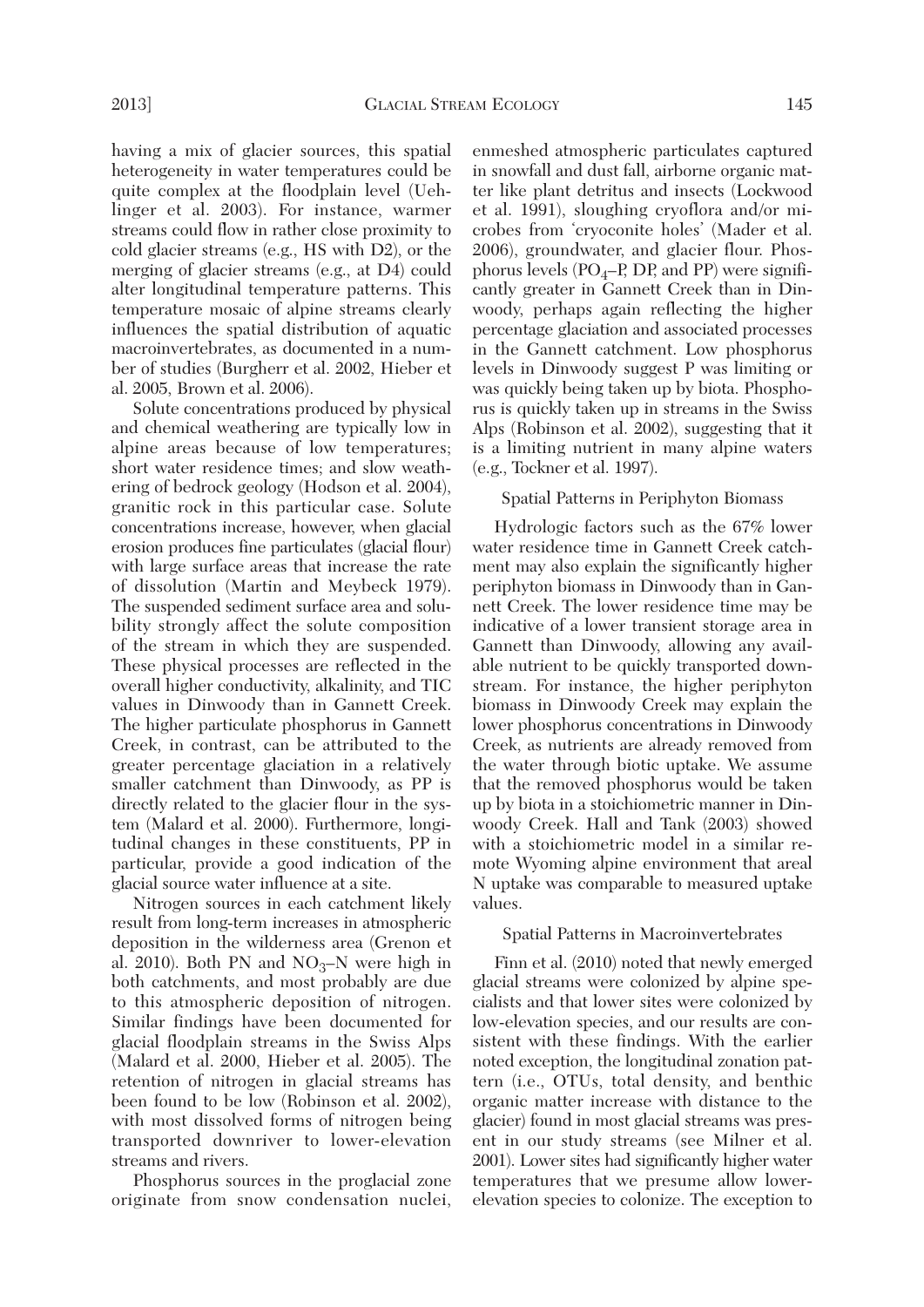this trend is the north tributary to Gannett Glacier (site G1). This high-elevation site (3360 m asl) had a much greater number of OTUs (8 vs. 2) and total density (ca. 1330 individuals  $\cdot$  m<sup>-2</sup> vs.  $\lt$  200 individuals  $\cdot$  m<sup>-2</sup>) compared to other colder sites close to the glacial snout (3.4 °C vs. 1.6 °C at D1 and 1.3 °C at G2). This latter pattern reflects current ideas in the spatial heterogeneity in macroinvertebrate diversity among alpine streams with differing degrees of glacial water influence (Finn et al. 2012, Jacobsen et al. 2012).

A primary goal in this study was to document the degree to which newly emerged streams at the glacier snout were colonized by macroinvertebrates and by which taxonomic groups. Additionally, because an endemic al pine invertebrate, the meltwater stonefly (*Lednia tumana*), has been identified in glacial meltwaters in Glacier National Park (Muhlfeld et al. 2011), the closest major glacial concentration outside the Wind River Range, we were interested in the occurrence of the meltwater stonefly in our samples. Stoneflies were found, but they were of different families and were found at lower elevations, rather than at the glacier snout. Regardless, the habitat template of new glacial streams in this study follows the glacial stream model proposed by Milner et al. (2001), in which low sediment stability and temperature limit assemblage structure in glacial headwaters.

Colonization at the uppermost sites was rapid and widespread by some alpine specialists, Diamesinae in particular. Milner et al. (2001) posited that streams below receding glaciers would initially be dominated by glacial stream specialists such as Diamesinae, and our results support this observation. This chironomid group dominated the population of all zoobenthos, ranging in abundance from  $35\%$  to  $95\%$  ( $\bar{x} = 84\%$ ). Periphyton and organic matter resources were present in all systems, although at moderately low levels. Regardless, organic matter resources were sufficient for sustaining populations of omnivorous invertebrates (see Zah et al. 2001, Füreder et al. 2003).

Long-term predictions indicate that most alpine glaciers will continue to recede, with many glaciers lost over time (Zemp et al. 2006). The loss of glacier ice mass will alter water source dynamics in alpine systems, particularly those in the arid western USA (Bell et al. 2011). These alterations will have a significant impact on biota colonizing these systems (Milner et al. 2009). Our data suggest that at high-elevation sites, early macroinvertebrate colonizers are dominated by glacial stream specialists that can sustain their populations with the food resources generated by primary producers. As alpine glacial water sources change from predominantly ice melt to snowmelt, other biota will likely colonize these systems and directly influence biotic interactions, food web structure, and ultimately ecosystem functioning.

#### **ACKNOWLEDGMENTS**

Special thanks go to Meredith Taylor and Tory Taylor for field assistance and to Jocelyn Moore for field assistance, data transcription, and editing. We thank R. Illi for chemical analysis of the water samples, C. Jolidon and M. Reyes for processing the benthic samples, and B. Lods-Crozet for identifying the chironomids. Partial funding for the study was provided by a USA–Wyoming NASA Space Grant Faculty Research Initiation Grant #NNX 10A095H and by a USA–NSF Wyoming EPSCoR grant to C. Thompson. Three anonymous reviewers made constructive comments that improved the paper.

#### LITERATURE CITED

- BELL, J., G. TOOTLE, L. POCHOP, G. KERR, AND R. SIVAN-PILLAI. 2011. Glacier impacts on summer streamflow in the Wind River Range, Wyoming, USA. Journal of Hydrologic Engineering, http://dx.doi.org/10.1061/ 1943-5584.0000469
- BROWN, L.E., D.M. HANNAH, AND A.M. MILNER. 2006. Stability and persistence of alpine stream macroinvertebrate communities and the role of physicochemical habitat variables. Hydrobiologia 560: 159–173.
- \_\_\_\_\_\_. 2007. Vulnerability of alpine stream biodiversity to shrinking glaciers and snowpacks. Global Change Biology 13:958–966.
- BURGHERR, P., J.V. WARD, AND C.T. ROBINSON. 2002. Seasonal variation in the zoobenthos across habitat gradients in an alpine glacial flood plain (Val Roseg, Swiss Alps). Journal of the North American Benthological Society 21:561–575.
- FINN, D.S., K. KHAMIS, AND A.M. MILNER. 2012. Loss of small glaciers will diminish beta diversity in Pyrenean streams at two levels of biological organization. Global Ecology and Biogeography, http://dx.doi.org/ 10.1111/j.1466-8238.2012.00766.x
- FINN, D.S., K. RÄSÄNEN, AND C.T. ROBINSON. 2010. Physical and biological changes to lengthening stream gradient following a decade of rapid glacial recession.